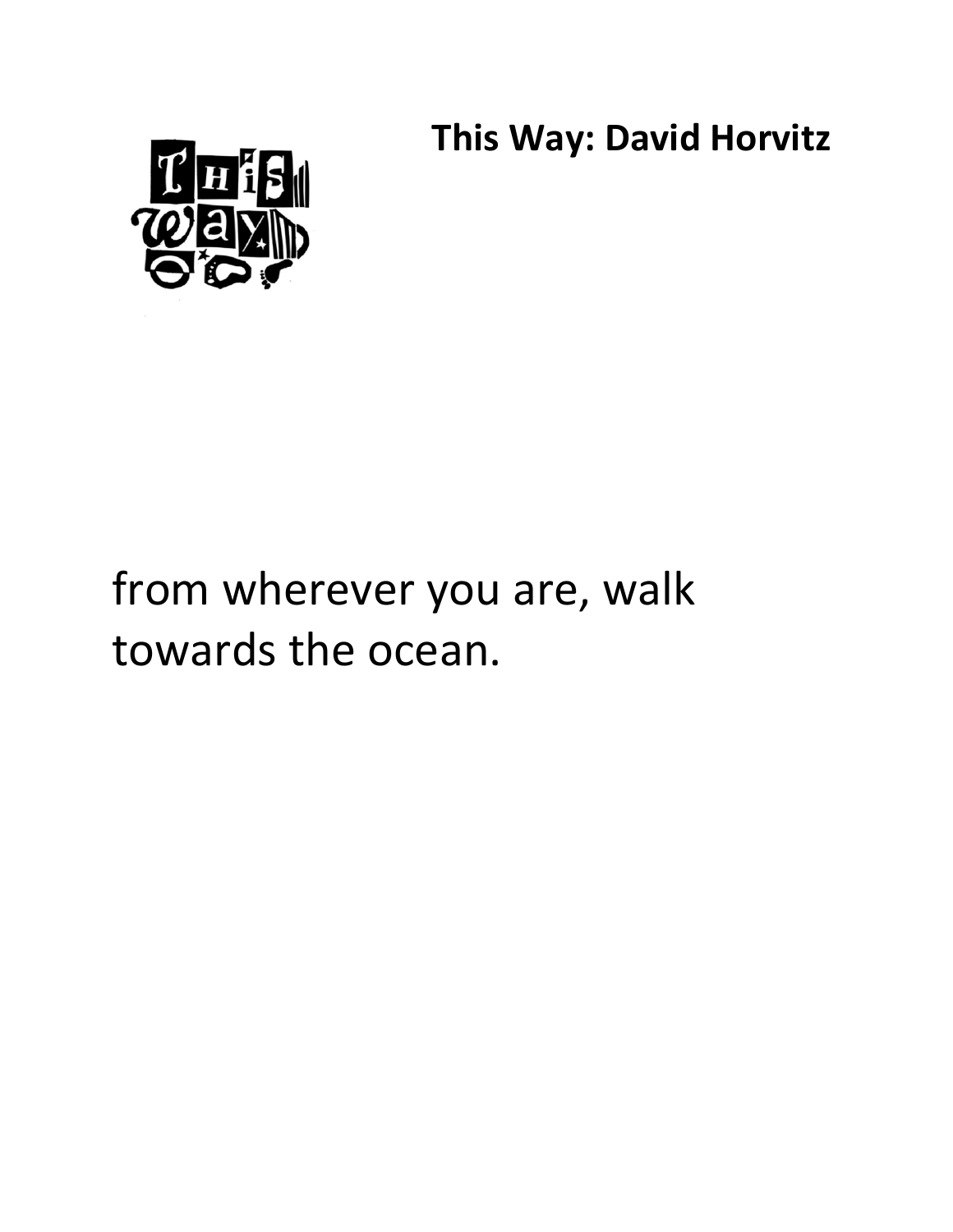Locate the closest ocean to you.

This could be 1 mile away or 1000 miles away.

Point to it with your finger.

Orient yourself with it.

Turn your body in its direction.

Look towards it across whatever distance.

Now walk.

Walk directly towards it.

Follow the path of shortest distance.

Keep walking.

Keep walking.

If you are close enough to reach the ocean, walk until you are there.

Walk to the furthest possible point of land.

Stop and encounter the water.

If it is too far to reach by foot, walk until you feel you have walked enough. Then stop.